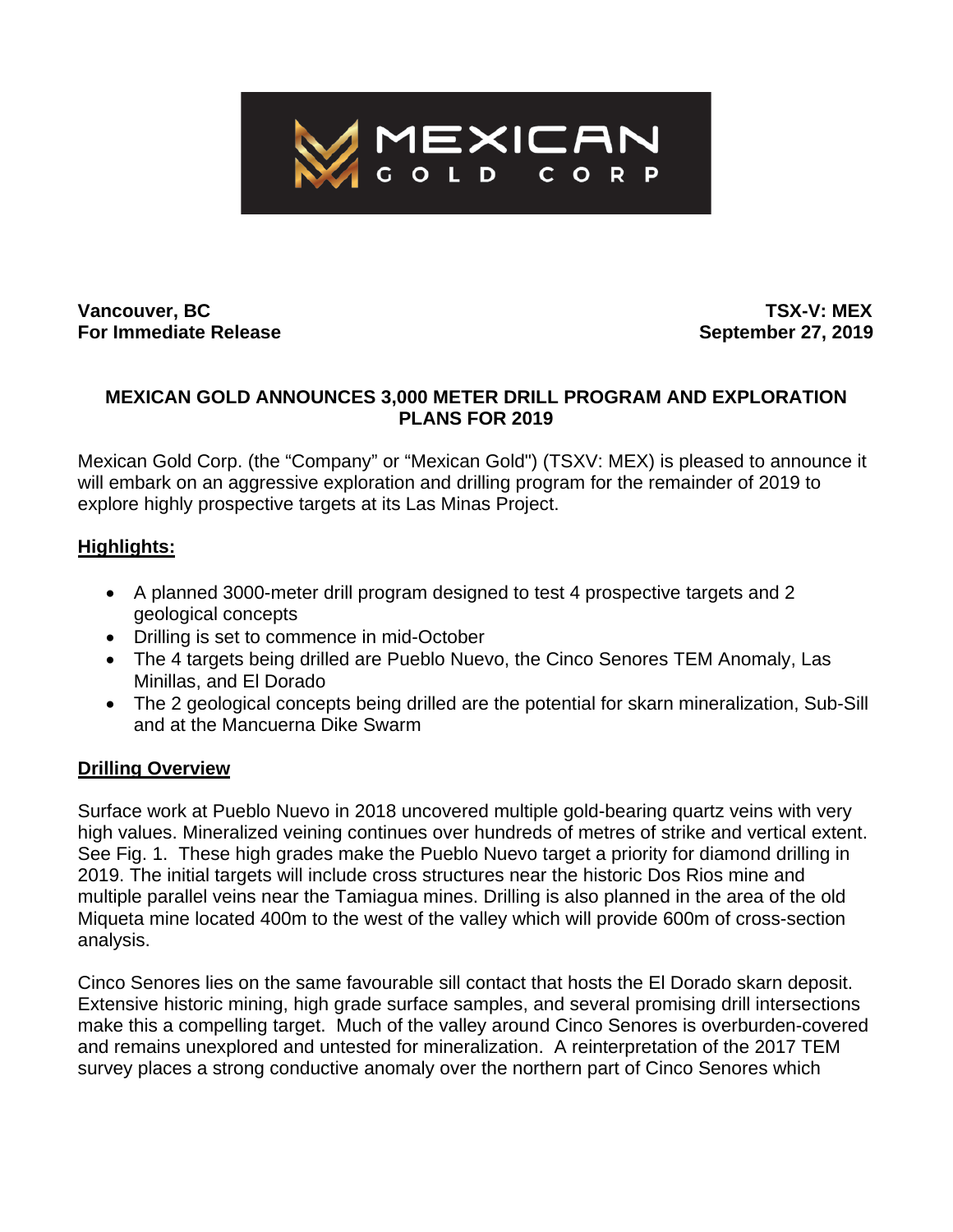appears to continue 500m north toward Las Minillas. This anomaly may represent an accumulation of mineralization on the upper or the lower contact of the El Dorado sill.

Las Minillas is home to one of the largest historic mines in the area. The Las Minillas target has only seen 2 short drill holes so far as the underlying geology was previously not well understood. Reprocessing of a detailed magnetic survey on orthogonal lines from 2017 delineates the interactions of the El Dorado sill and a NNW trending dike, analogous to the rich El Dorado dike contact. Several holes are planned to test the dike contacts in 2019.

Wide hole spacing in certain pockets of the known resource at El Dorado presents an opportunity to add ounces to the resource by way of additional drilling to bridge the statistical correlation. The Company has identified 3 pockets that will see one drill hole each in order to potentially add mineralization at El Dorado.

#### **Geological Concepts:**

Skarn deposits are known on the upper contact of the El Dorado sill. Related deposits are often known to host significant skarn mineralization on the lower contacts as well. New evidence suggests that the El Dorado sill has a thickness of approximately 200m which makes the use of geophysical data and drilling feasible. Drilling is planned for 2019 to test the lower sill contact in areas where there are geological or geophysical features of interest. These include deep-seated TEM conductors and a 3km long zone of pyrite + argillic alteration with sporadic gold content in the sill which lies along a major regional fault.

A large volume of intrusive rock, essentially identical to the El Dorado sill, underlies a 3.5 km X 1 km portion in the south-east portion of Mexican Gold's large concession that hosts all of its current mineralization. This area had been variously interpreted as part of a stock or as a dike swarm. Detailed mapping in 2018 identified skarn between E-W trending dikes, confirming the latter interpretation. The Santa Cruz Au-Cu resource has already been attributed to E-W dikes at the edge of this intrusive system. As Santa Cruz is believed to have totalled over 10 million tonnes pre-erosion, the search for further deposits of this type is warranted and some initial exploratory drilling is planned for 2019.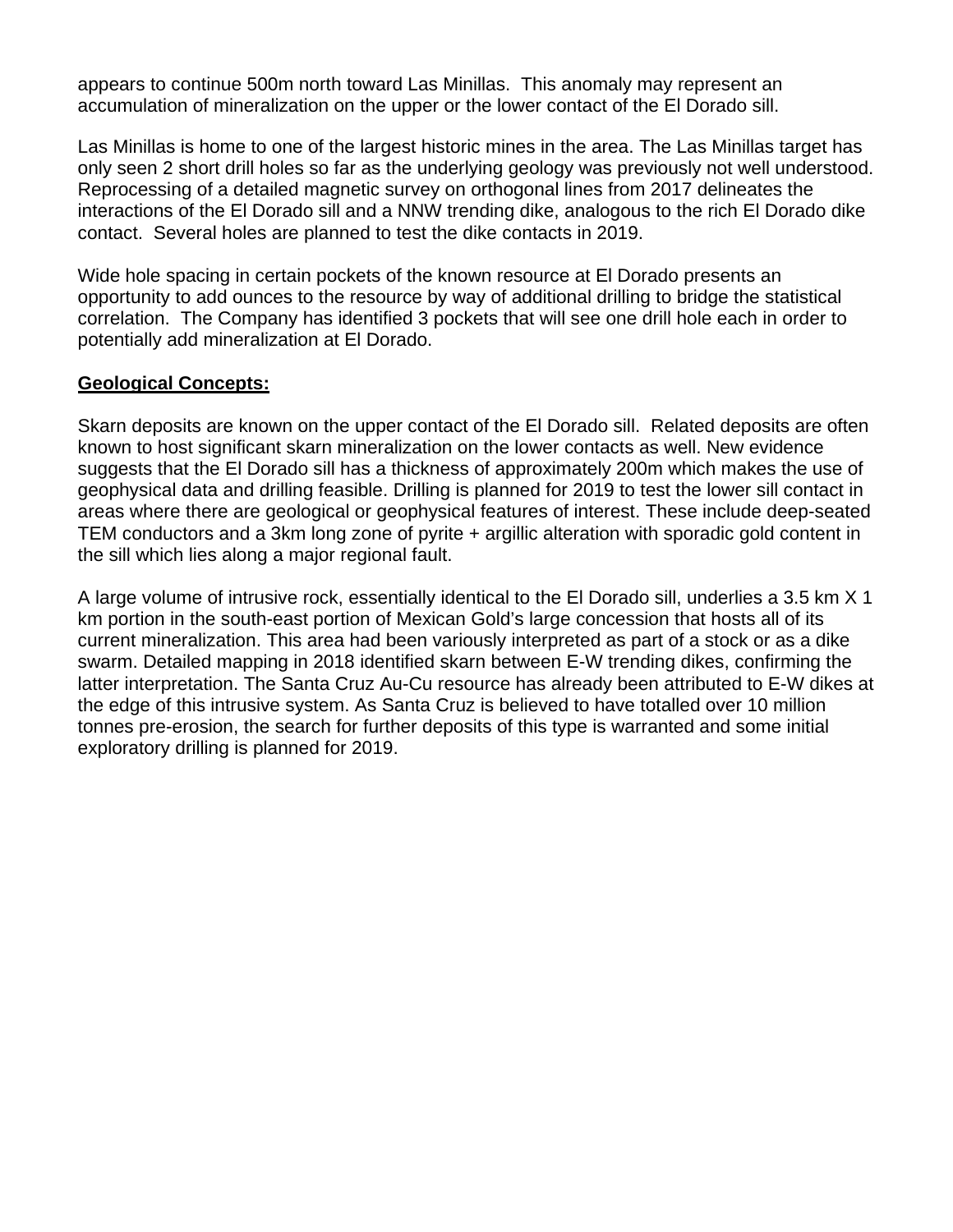

Fig. 1 – Pueblo Nuevo Target

## **Qualified Person**

The technical information in this news release has been reviewed and approved by Sonny Bernales, P. Geo., a registered Professional Geoscientist in the Province of British Columbia and a qualified person as defined by NI 43-101.

### **About Mexican Gold Corp.**

Mexican Gold Corp. is a Canadian based mineral exploration and development company committed to building long-term value through ongoing discoveries and strategic acquisitions of prospective precious metals and copper projects in the Americas. Mexican Gold is exploring the Las Minas Project, which is located in the core of the Las Minas mining district in Veracruz State, Mexico, and is host to one of the newest, under-explored skarn systems known in Mexico.

For more information, please contact:

Philip O'Neill – CEO, President, and Director E-mail: info@mexicangold.ca Website at www.mexicangold.ca